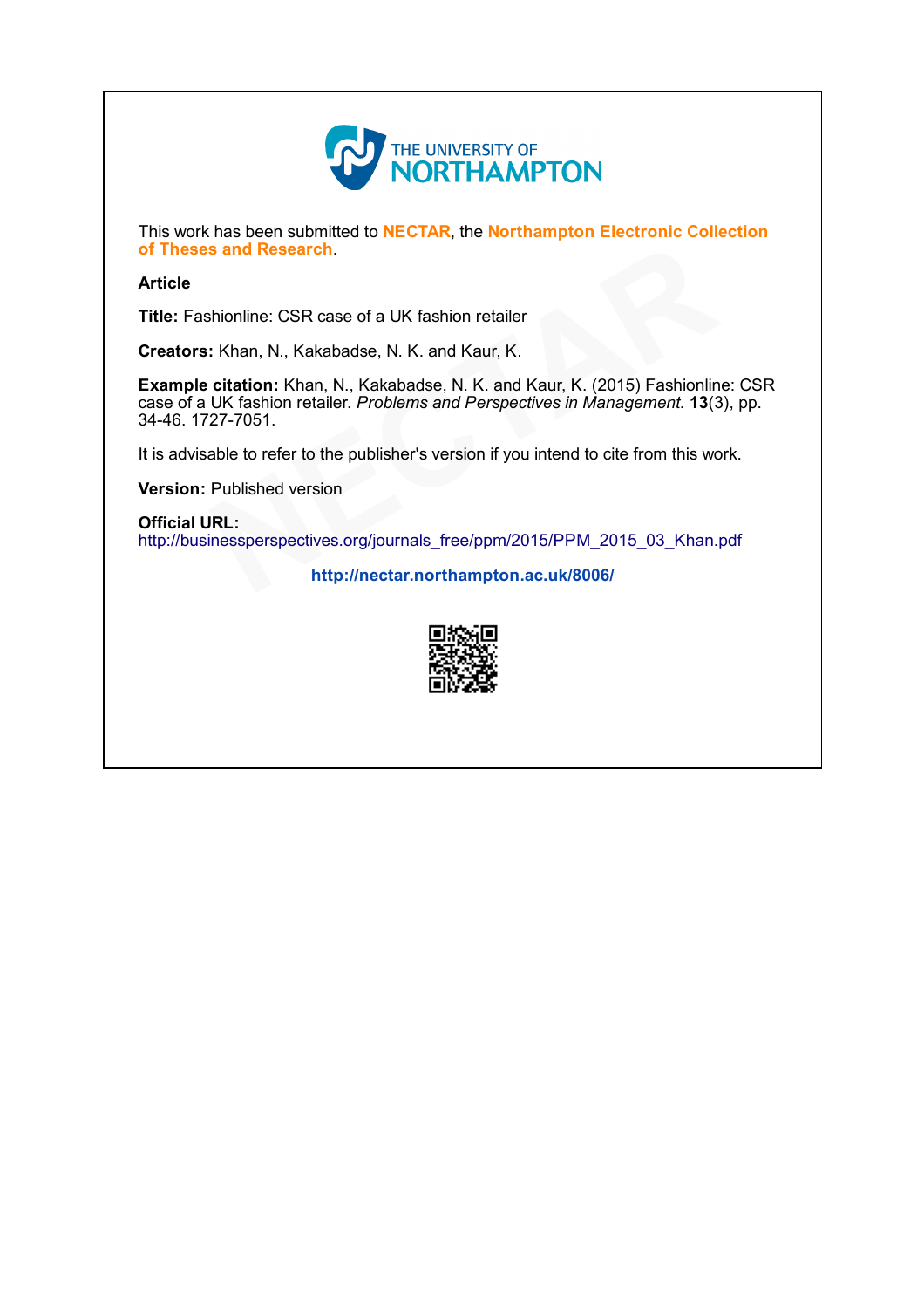# SECTION 2. Management in firms and organizations Nadeem Khan (UK), Nada Korac-Kakabadse (UK), Kulwinder Kaur (UK) Fashionline: CSR case of a UK fashion retailer

# Abstract

This paper presents findings from a corporate social responsibility (CSR) case-study of a UK fashion retailer informed through 22 multi-level internal and 5 external semi-structured interviews. Our research explores the relationship between various stakeholders and their perceptions of CSR issues. Sixteen themes emerge. We find disparity in CSR perceptions at different levels of organization and in views of consumers. Our recommendations are that the UK fashion retailer needs to – better understand normative purpose of CSR and in doing so balance social and environmental factors more equally; engage more widely at an early stage with broader stakeholders (global supply chain; consumers, employees, local populations, regulators, industry players); and better communicate (at different levels internally) along with integrate (external policy makers and with industry) design and implementation of CSR strategies. The authors conclude a gap remains for better CSR frameworks for the UK fashion retailer.

**.** 

**Keywords:** UK, fashion retailer, CSR, organization, institution, emerging market. **JEL Classification:** D21, L22, M14, P10.

#### **Introduction**

Beyond the Industrial Revolution (Carroll et al., 2013) and at a time of the new King George VI and prime minister Neville Chamberlin within Anglo-Saxon capitalism, Coase's seminal work (1937) identifies the firm's heterogeneity and boundary to explain *why the economy is not run as one big factory* (Coase, 1991). In the UK, what was previously direct monarchist rule and monopolistic merchant trade (Chartered East India Company 1600) had transformed to elected national government and modern competitive corporations (Drucker, 1972; Porter, 2009).

Great Britain followed an increasingly American influenced form of *laissez-faire*<sup>1</sup> politicaleconomic<sup>2</sup> approach after World War II. This had been underpinned by a growing patronage of expanding free-market think-tanks (Institute of Economic Affairs, 1955; Centre for Policy Studies, 1974; Adam Smith Institute, 1977) which encouraged the rise of neo-liberal finance (Knyght et al., 2011) and mass consumerism (Toffler, 1980). In 1970, Milton Friedman famously quotes himself from his own book "Capitalism and Freedom": *'There is one and only one social responsibility of business – to use it(s) resources and engage in activities designed to increase its profits so long as it stays within the rules of the game*' (Freidman, 1970).

Nadeem Khan, Nada Korac-Kakabadse, Kulwinder Kaur, 2015.

Nadeem Khan, Ph.D. Research Student, Henley Business School, University of Reading, UK.

However, the *'rules'* of this game demand an open, free society with non-coercive voluntary cooperation and competition without deception or fraud. Friedman (1970) further claims that market mechanisms are the only way to determine the allocation of scarce resources, denying any limitation to or failure of markets, or use for political mechanisms to intervene in allocation. In practice pollution control, social welfare, work place safety and bank bail outs are all political allocations of resources, ones which free market mechanisms would oppose. For Freidman, the government's role is to prevent coercion and harm to others through defining the rules (legislation). This requires individuals themselves to take fuller responsibilities, and simplifies justification of externalities<sup>3</sup> from principled moral values to transactional social costs.

Systemically underpinning this is the political mechanism in the US and the UK that is based upon a 'majority vote wins' democratic system. In reality, political voting participation has declined in the UK from 83 per cent in 1950 to 65 per cent in 2010 (Political Info, 2014) which has eroded individual freedoms (Balarin, 2011) and is against the rules. Further is the issue that in Freidman's ideal scenario, the corporation is an artificial entity within a completely free-enterprise system that remains under conditions of market unanimity and political conformity.

In reality, both the US and UK are liberal mixed economies with a State presence supporting economic activity (Hall and Soskice, 2001). Institutions are social entities (Nutzinger, 1976) that consist of shared responsible individuals influenced by collusive political mechanisms (stakeholder groups) and personal moral sentiment (Smith, 1759)

 $\overline{a}$ 

Nada Korac-Kakabadse, Professor of Policy, Governance and Ethics Henley Business School, University of Reading, UK.

Kulwinder Kaur, Communications and Projects Officer, Enterprise, Development and Social Impact, University of Northampton, UK.

<sup>1</sup> French phrase, see P.S. de PoisGuilbert (1646-1714) – proclaimed by French physiocrats literature popularised in England by John Stuart Mills (1773-1836) – Age of Enlightenment influenced American Declaration of Independence and US Constitution – country variations followed.

<sup>&</sup>lt;sup>2</sup> Political-economy used here as original moral-philosophical term.

<sup>3</sup> Pollution, welfare, defence, bank bail outs, NHS.....government interventions.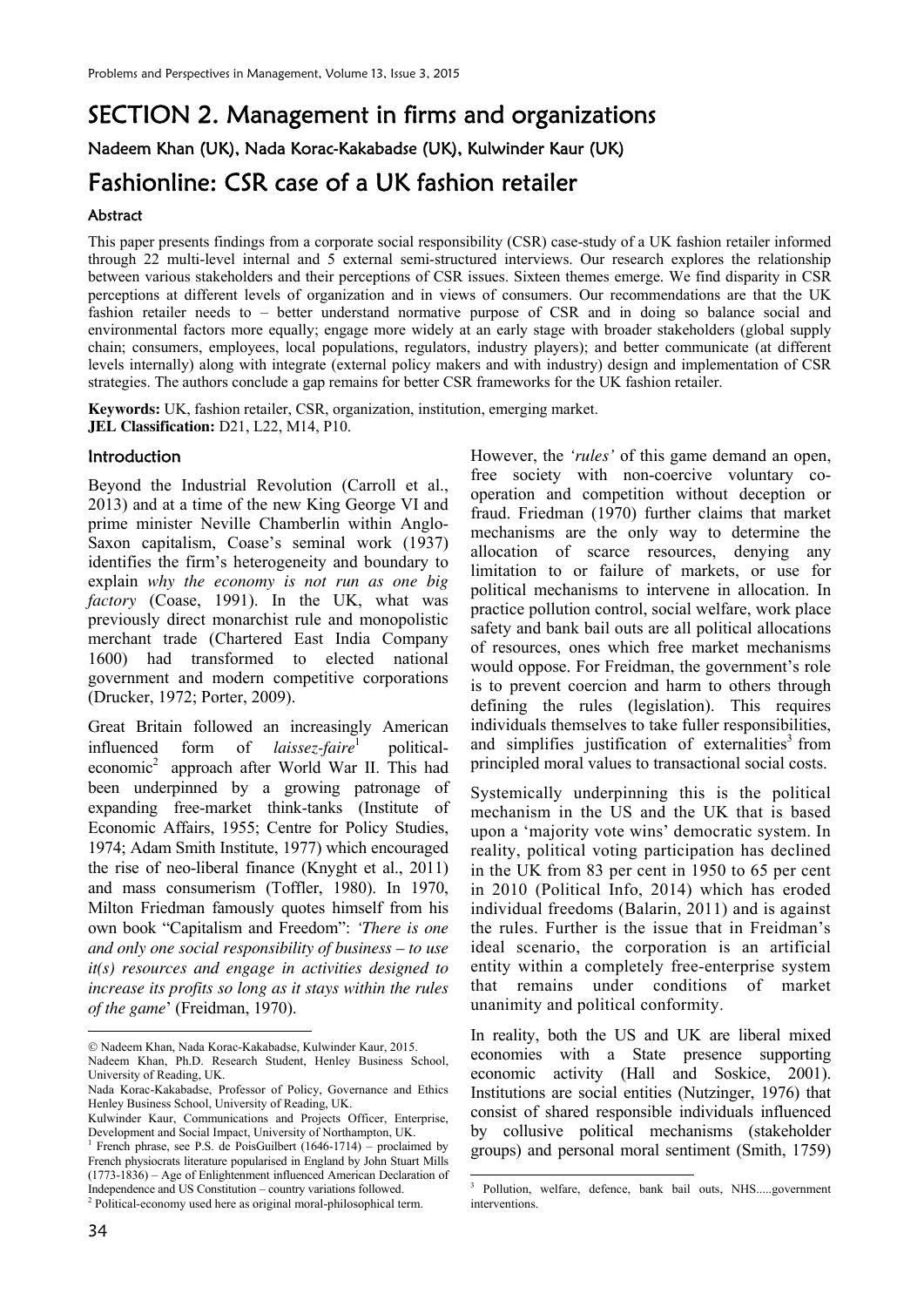that enables the wealth of nations (Smith, 1776). Nevertheless, the UK is more often these days recognised as highly liberalized (Khan and Kakabadse, 2014) and a more secular society (BBC, 2014). Much of the once national government owned and regulated welfare social responsibilities such as education, health and pensions, have transferred to the discretion of private individual entities (Crane et al., 2008). Consequently, it is more often organizational boards' judgements and their selfregulated voluntary actions<sup>1</sup> that determine what *constitutes the social responsibilities of the business.*

Large British businesses have been hastily addressing this question within the notion of Corporate Social Responsibility<sup>2</sup> (CSR). Today, this explicitly impacts business-government relations as a diluted use of power by the UK government for the 'common good' (Mostovicz et al., 2011); society-government relations as low trust in politicians by the British public (Edelman, 2013); and society-business relations where the dominant FTSE corporate elites (Vitali et al., 2011) are allowed to become economically stronger, forcing a widening gap between the 'haves' and the 'have nots' (Plunkett et al., 2014). In terms of CSR socialscientific intellect, within firms, the business response dominates and is a practically adopted strategic position in the context of a less interventionist government role. This leaves British citizen stakeholders (Bhattacharya and Sen, 2004) on the periphery of a complex dynamic in which the contrasting ideological values of a free-market (Mont-Perelin Society, 1947) and a public state (Fabian Society, 1884) are constantly intertwined in determining *the unique traditions and tolerances of British values.* 

More than seventy five years after Coase's question. Moon (2014) reaffirms that businesses operate in society and both need to be understood together (McKelvey, 1997; Garriga and Melé, 2004; Bondy and Starkey, 2014). The institutionalization of CSR (Bondy et al., 2012) is unique to the firm in each national business system (Matten and Moon, 2008). Moon (2014) asks the following: How is the management of this relationship with society? To what extent is the business already accountable? How is the business compensating for its own negative impacts and for other's negative impacts? Is it contributing to societal welfare? As a result, does the business adopt a holistic understanding of CSR relevant to today's co-evolving local/global society when it claims to operate ethically and

 1 Normally those actions are above and beyond meeting the imposed via legislation and regulated requirements.

responsibly in a sustainable way? To overcome the array of contested differences (Davis, 1973; Carroll, 1991; Matten and Moon, 2004; Banerjee, 2007; Crane et al., 2008; Dalhsrud, 2008) and lack of universally agreed scholarly definition (Whitehouse, 2003; Frankental, 2001), we need to question each firm's unique strategic actions relevant to market conditions (Moon, 2014).

# 1. Corporate social responsibility

Commentators on business and society have for decades been expressing concern that businesses exercise too much power over and have little responsibility to society (Kakabadse et al., 2005; Rasche et al., 2013). This suggests that the earlier scholarly normative concerns of Social Responsibility (Barnard, 1938; Bowen, 1953) only epistemologically translated into the more widely promoted distinctive instrumental categorizations<sup>3</sup> (Carroll, 1979; Sethi, 1975). Since the rise of corporate internationalization (Treadgold, 1988), attempts have been made to re-integrate modelling of business in society as social performance (Wood, 1991; McWilliams and Seigel, 2001). In today's most developed societies, the technically more advanced CSR modelling bundles the different stakeholder perspectives (Freeman, 2010) into multi-level commonalities (Aguillera et al., 2007) represented as institutional norms, networks and cultures that seek to give broader applicable meaning to CSR (Moon, 2014). Over time, the extant literature has readily accepted divergent discretionary performance without fully appreciating CSR's collective normative purpose between business and society (Kakabadse and Kakabadse, 2007). Further, businesses operate in society and they need to afford a greater public respect (Meynhardt, 2012) which will enable better shared understanding and sustainability of them together (Pedersen, 2010).

As a modern theoretical construct (O. Riordan and Fairbass, 2008; Carroll, 1999), CSR is a form of selfregulation by firms (Drucker, 1984) to take holistic responsibility of their actions and activities, which goes beyond just economic (Veblen, 1899; Friedman, 1962) to include social (Davis, 1967) and environmental (Lyon and Maxwell, 2008; Portney, 2008) factors. Pertinent to CSR decision making is that all these factors are equally valid and necessary (Bondy et al., 2012). Importantly, our understanding of CSR definition is distinct to the narrower business case which considers the effects of social and environmental factors on financial performance (Friedman, 1970). This, in turn, predicates a business perception to the role of the state and society in their discretionary behaviors.

<sup>2</sup> Often broadly referred to as including social, economic and environmental factors (Elkington, 1997).

<sup>&</sup>lt;u>.</u> <sup>3</sup> Economic, legal, ethical and philanthropic.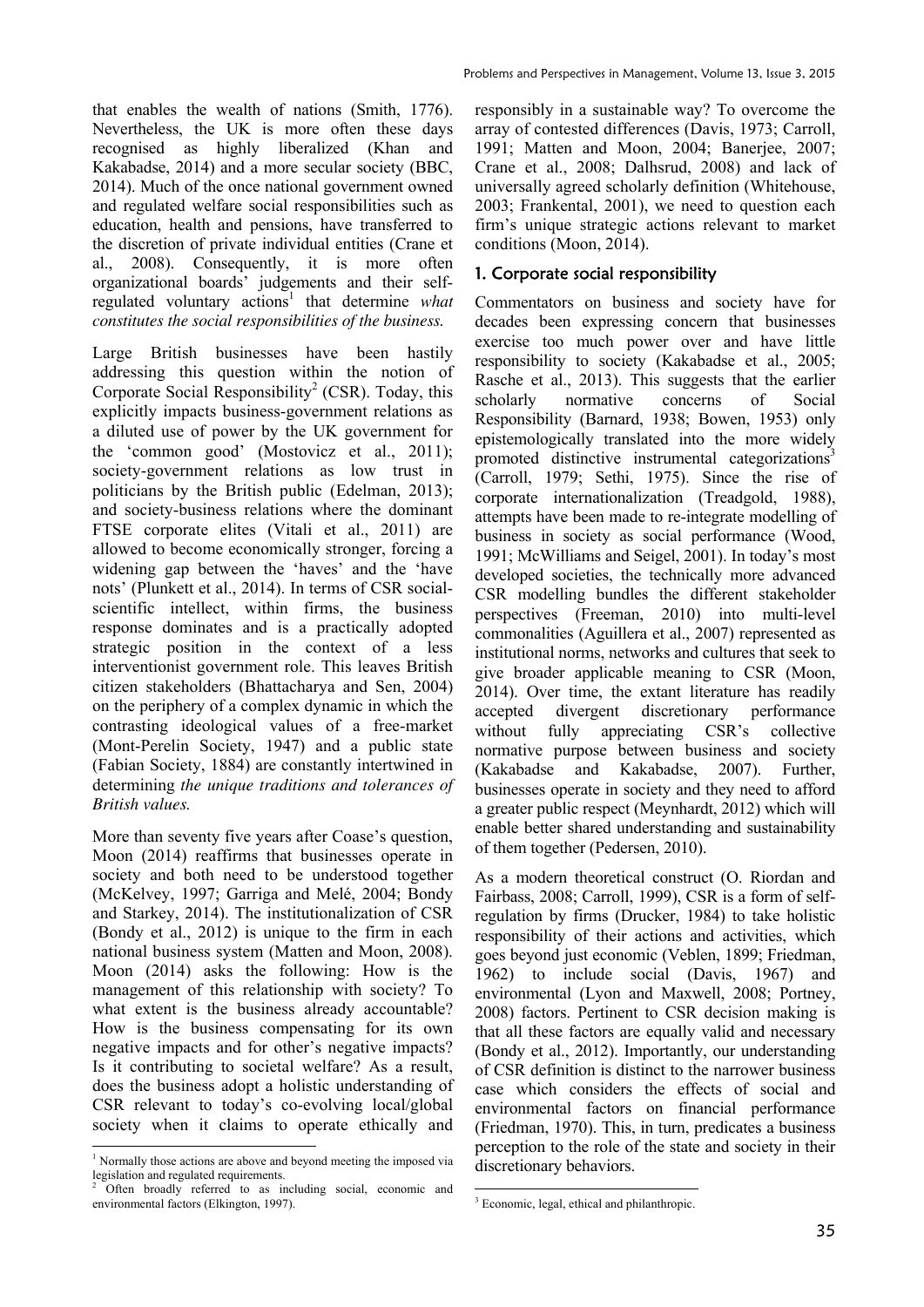Most recently, environmental impact has grown as a CSR 'sustainability' priority. Critically, this issue is highly dependent upon international collaboration (Rio summit, 1992). So far, the various global (WBCSD, Vision 2050), regional (EU ETS third phase, 2020) and national (FTSE4Good Index, 2001) initiatives and their KPI measures are struggling to properly integrate social (Nutzingerm, 1976) and environmental (Dahlsrudm, 2008) concerns. The most recent IPCC report<sup>1</sup> (2014) on climate change highlights catastrophic impacts of continued fossil fuel reliance and calls for an immediate shift to renewable energies. Half of the projected global GDP for 2050 (\$63Tn) is at risk due to flooding, droughts, food security, environmental disasters and indirect conflicts (UNTrucost<sup>2</sup>, 2011). In simplest terms, the cost of social and environmental inaction is beyond the economic profits that firms are generating. Yet, despite civil protests, the Canadian government has approved the Northern Gateway Oil Pipeline (Austen, 2014) exemplifying preference for continued fossil fuel reliance rather than shifting to renewable energy sources.

Where governmental power and sovereignty come under threat, mandatory CSR gives way to voluntary CSR and the citizen/consumer's 'political function' has to shift to more direct engagement with the business organization (Capriotti and Moreno, 2009). In this regard, multi-national corporations (MNCs) with transnational boundaries become the powerful change agent (Kakabadse and Kakabadse, 2001). This has recently given rise to emerging notions of citizenship (Pérez-Díaz, 1998; Warleigh, 2000; Power, 2010) and the influence of social movements through social-media networks (Whelan et al., 2013) as countervailing balance to the corporation as a political actor (Matten and Moon, 2013). Matten and Crane (2005) suggest that in the course of this development some business firms have even begun to assume a state-like role. They argue that many companies fulfill the functions of protecting, enabling and implementing citizenship rights, which companies have originally considered the sole responsibility of the state and its agencies (Marshall, 1965). Some authors conclude that business firms have become important political actors in the global society (Matten and Crane, 2005; Scherer et al., 2006; Detomasi, 2007; Scherer and Palazzo, 2007; Boddewyn and Lundan, 2010). Thus, firms are perceiving corporate actions as corporate citizenship (Walker et al., 2012). In this context, our attention focuses on how the stakeholders perceive large firms' discretionary integrated CSR strategies which is an under researched area (Bondy and Starkey, 2014).

#### 2. UK retail sector

Today, the UK is a globally interconnected, technologically advanced and low corporate tax society (HM Treasury and Gauke, 2010) that makes it an internationally preferred location for corporations. In particular, the UK has the largest international retail market<sup>3</sup> (Thompson, 2012) which accounts for £300bn sales and more than 10 per cent national employment  $(IDG, 2013<sup>4</sup>)$ . In this sector, the country is an innovation leader accounting for 11 per cent of global internet retail sales. British retail brands enjoy global recognition and the UK has the highest spend per head for e-commerce of any country (UKTI,  $2014<sup>5</sup>$ ). Retailing is today part of the expanding service sector (Office of National Statistics, 2013) which has dominated British industry and contributed to government revenue for many years.

When Bowen (1953, p. 6) was asserting *'the responsibilities of businessmen is to pursue actions that are desirable...in terms of objectives and values of society'*, the Co-operative movement, based on the Rochdale Principles of 1844, dominated the UK's retail landscape (Jefferys, 1954). This is in contrast to the present, where private sector firms dominate British retailing (Burt et al., 2010).

The fashion-clothing marketplace is highly competitive and has become 'here today, gone tomorrow', fostering a culture of *'fast fashion'* (Birtwistle et al., 2003; Sydney, 2008) and *'refreshed offerings'* (Tokatli et al., 2008) that demand low cost, flexible design, quality and speed to market (Bhardwaj and Fairhurst, 2010). This increases the pressure on outsourced supply chains (Fernie and Perry, 2011; Perry and Towers, 2013) to meet both buyer demands (Tyler et al., 2006; Taplin, 2014) and instant consumer gratification (Lorange and Rembiszewski, 2014). Seasonal changes are more regular (Birtwistle and Shearer, 2001) and informed consumers (Hoffman, 2007) are more price conscious (Generation Y). The presence of international retailers in the UK (Alexander, 1990) has added to domestic retailers' operational efficiencies (Yu et al., 2014) where many retailers have adopted their own label brands (McColl and Moore, 2011) to overcome some of these efficiency challenges.

Following the US led 2008 financial crisis (van Essen et al., 2013), successive central governments in the UK have adopted interventionist policies

 $\overline{a}$ 

<sup>1</sup> http://www.ipcc.ch/report/ar5/wg2/.

<sup>&</sup>lt;sup>2</sup> http://www.unepfi.org/fileadmin/documents/universal\_ownership\_full.pdf.

 $\frac{1}{3}$  The greatest number of foreign retailers having a presence in the national marketplace.

<sup>4</sup> http://www.igd.com/our-expertise/Retail/retail-outlook/3371/UK-Gro-cery-Retailing/.

https://www.gov.uk/government/publications/uk-retail-industry-international-action-plan/uk-retail-industry-international-action-plan.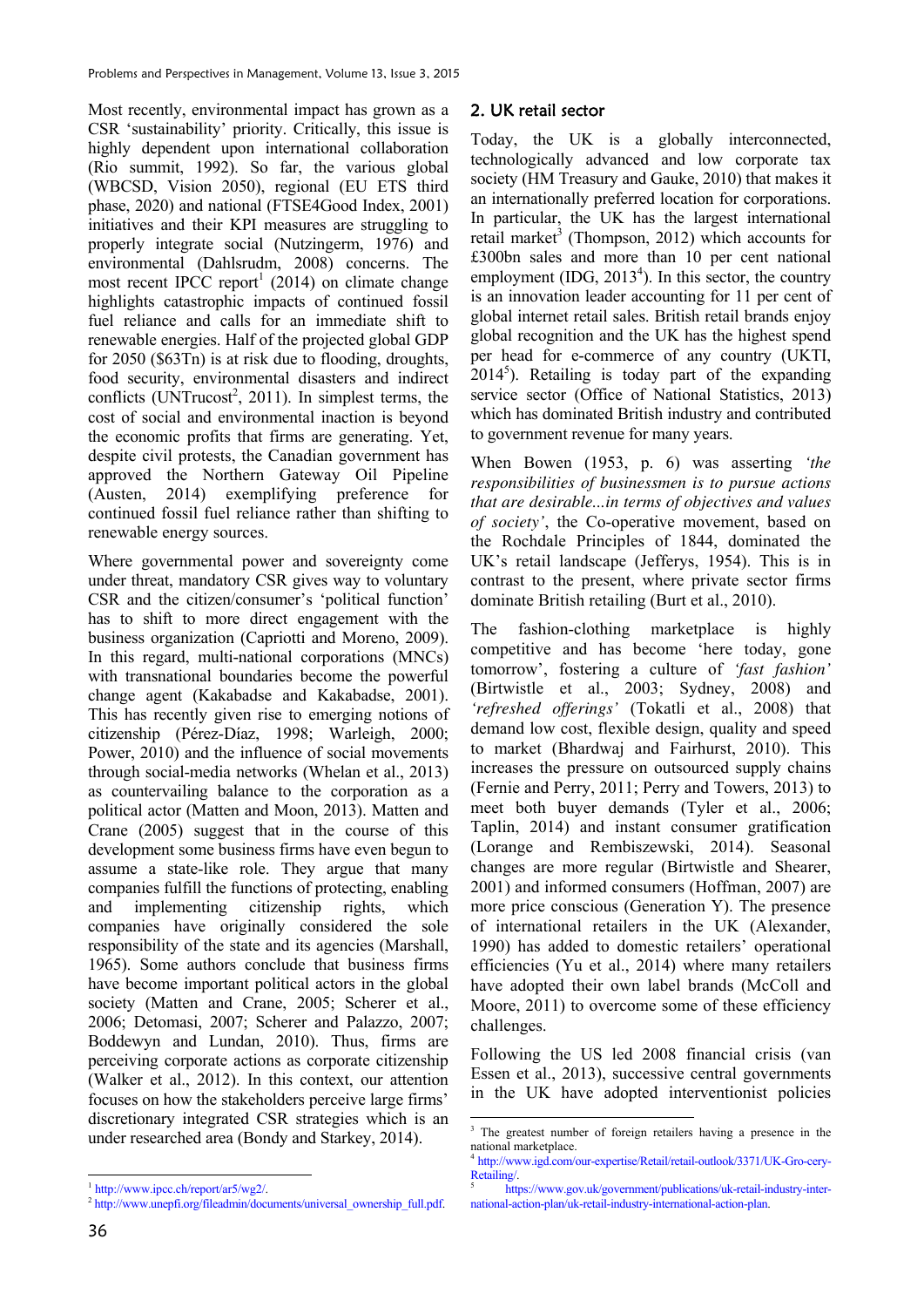during the recent recession (Keynes, 1936). The vote on Scottish Independence will take place on 18 September 2014 (Cowling, 2014) and the 56th UK General Election in 2015 will determine critical governance pathways for European Union membership (BBC, 2014). Businesses are emerging out of an austerity climate where the national economy is growing once again during 2014. Controversially, RFID innovation (Buckel and Thiesse, 2014), Big data and sustainability of supply chain (Turker and Altuntas, 2014) is the business mantra to befriend the power of consumer interest (Bhattacharya and Sen, 2004) as demonstrable social responsibility. However, in the marketplace, the new breed of consumer is fiercely individualistic, technologically engaged and wants a greater say in personalising the final product to their wants (Lorange and Rembiszewski, 2014). In a more CSR conscious society, businesses are engaging, whilst adapting to shifts in governance mechanisms as part of a wider international agenda.

CSR for sustainable development is the board level priority (Kakabadse et al., 2009) of the responsible fashion retail business (Arrigo, 2013; Dach and Allmendinger, 2014; Renaldi and Testa, 2014). International comparative corporate governance research indicates that UK CSR governance mechanisms are unique (Aguilera et al., 2006) and UK firms have higher rates of stakeholder engagement and social reporting (Williams and Aguilera, 2006). UK retailers such as M&S, Next and Tesco, have been integrating CSR into business activities in the belief that this is in the interest of stakeholders (Freeman, 2010) and consistent with enhanced firm value (Jones et al., 2005). However, within organizations, there has been long term growing inequality between executive and employee pay (Pryce et al., 2011) underpinned by lower shareholder value (Cooper et al., 2013). As such, UK organizational leadership behavior is under increasing scrutiny (Kakabadse and Van den Berghe, 2013) where the voluntary adoption of CSR (Carroll, 1991) is open to narrower interpretations of expectations and trust by stakeholders such as governments, NGOs, regulatory bodies, lobby groups and consumers.

Philanthropy is one CSR category that has historically been associated with manufacturing industries in the UK for the local communities that worked in owner managed factories. Today, this translates to the more dominant and far reaching service sector. The top UK 600 companies contributed £762m to philanthropic causes in 2009/10 (Lillya, 2012). After the 2008 Global Financial Crisis there has been increasing diversity between industries (Hill, 2011). In 2010, 53 per cent of UK companies have given less cash donations compared with 2007, whilst others have

increased contribution (Murphy, 2011). The motivation for Corporate Charitable Investments has shifted towards utility maximization left to managerial discretion (Campbell et al., 2002). As such, the *Directory of Social Change* (Lillya, 2011) is concerned that reporting of charitable contributions lacks transparency, as companies increasingly emphasize gifts in kind and publicity over actual value and cash contributions.

Most recently, Meynhardt (2012) proposed a 'public value scorecard' as early stage engagement for the firm with stakeholders based on basic needs and values. Meynhardt (2012) asserts that public value bridges the subjective unknown gap in knowledge within complex environments. As a result, values can close the gap where we identify inconsistencies between firm value and environment (government regulation/market initiatives/societal concerns).

# 3. Methodology for a fashionline case study

We present findings of an exploratory single CSR case study (Yin, 1994; Lincoln and Guba, 1985) of a large, private, family owned clothing and home ware retailer with a UK origin and headquarter. We will refer to this firm as *Fashionline*<sup>1</sup>. In this study, we adopted a subjective interpretative approach (Heidegger, 1927; Berger and Luckmann, 1967). We used semi-structured interviews to collect data (Keats, 2000; Patton, 2005). The key informants are:

| Interview sample     | Category    | Number<br>of interviewees | Type<br>of interview |
|----------------------|-------------|---------------------------|----------------------|
| CSR head             | <b>CSRH</b> |                           | E-mail               |
| Senior<br>management | <b>SM</b>   |                           | Telephone            |
| Middle<br>management | MМ          | 2                         | In person            |
| Employees            |             | 18                        | In person            |
| <b>Customers</b>     |             | 5                         | In person            |

Table 1. Selected Fashionline CSR sample groups

Source: designed by authors.

We recorded 22 internal and five external stakeholder views. This sample of 27 respondents represents the directly relevant CSR stakeholders (Goodpaster, 1991) at the firm-marketplace interface to understand *how CSR contributes to Fashionline's value creation.* 

More specifically, we are able to understand *how*  those working within Fashionline *define and perceive CSR* (organizationally) and *how* CSR creates value for the organization (institutionally). We question whether there are variations in perceptions of CSR between the different stakeholder groups (interactional).

Our research explores the relationship between internal and external stakeholders and their perceptions of CSR

<sup>&</sup>lt;u>.</u> <sup>1</sup> To preserve anonymity.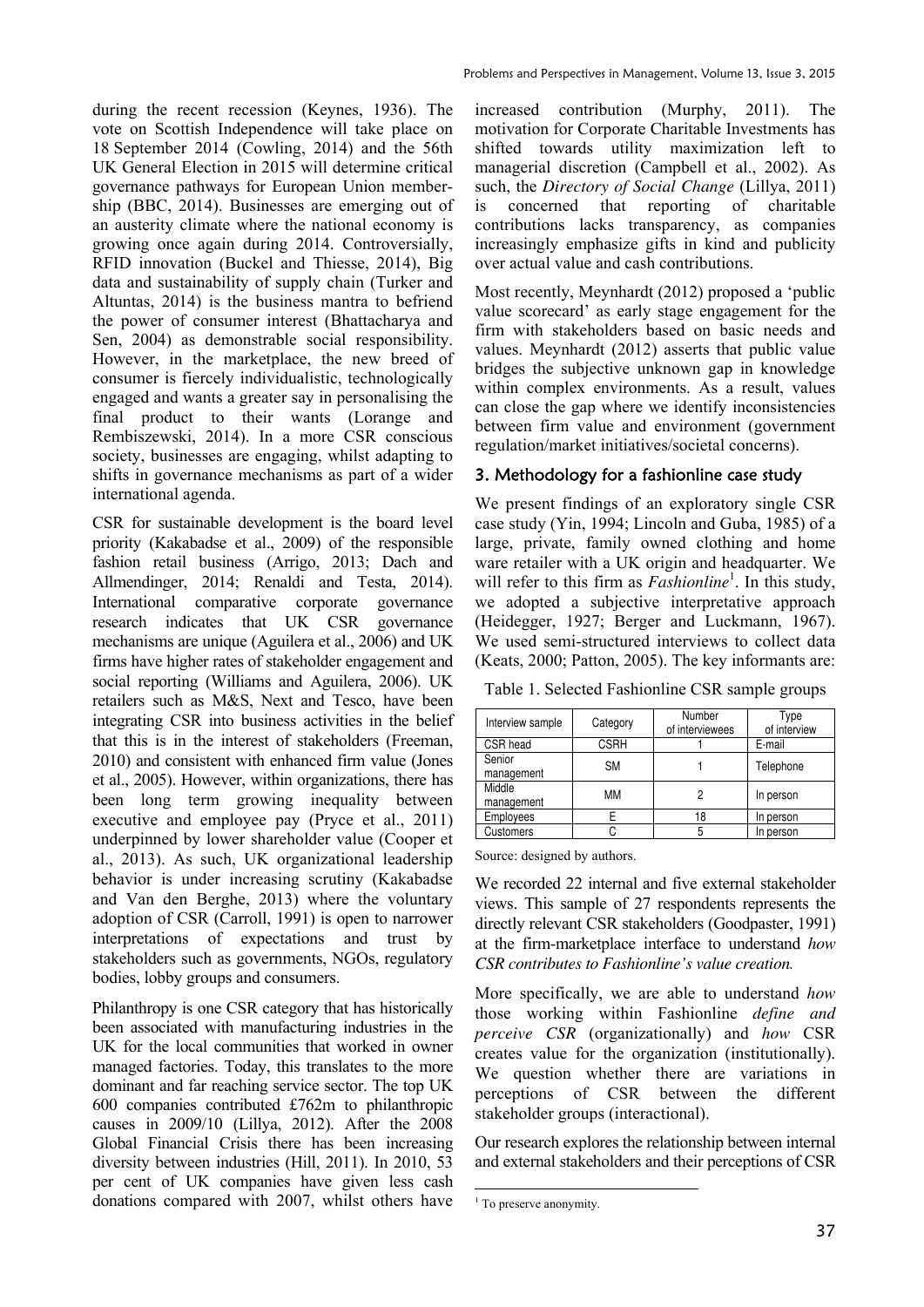issues within Fashionline (see Figure 1). This enables us to understand strategic effects of CSR action/inaction as effects. Each effect consists of a stakeholder perspective and an organizational impact. We compare and contrast these effects to investigate how CSR contributes to Fashionline's value-creation that is based within the UK. Fashionline is a valueretailer that has over 200 large stores, most of which are located outside of the city/town centre. Along with expansion in the UK, Fashionline has opened stores overseas and has a growing online channel to market. The organization employs over 15,000 people and has achieved over £1bn revenue, generating over £50m profit in 2014.



Source: designed by authors.

**Fig. 1. CSR value creation of Fashionline** 

# 4. Findings

Sixteen themes emerged from our data analysis which we organized into three groups based on underlying commonalities. We can understand the management of relationship with society in terms of CSR as those effects/affected by: organization (self-accountability and compensating for its own negative effects), interaction (compensating for the negative effects of others; societal welfare) and institution (boundary and independent monitoring of operating ethically and being holistically responsible in a sustainable way).

#### **4.1. Organizational: influence.**

1) Different internal stakeholders unequally emphasize certain attributes of CSR definition which are more meaningful to their own specific

role and personal expectations. The head of CSR has more in-depth understanding:

*'CSR is trading with a conscious-closer engagement with employees, suppliers, society, positive brand image'* CSRH.

However, this is for meeting firm objectives, regulations and policy-setting purposes for commercial advantage:

*'Credential with suppliers and customers, better teamwork, waste recycling, CSR benefits sales, avoids bad publicity, public recognition of owner,'* CSRH.

#### Senior Managers comment that:

*'I don't think communication is as strong as it should be... We haven't been told as a management*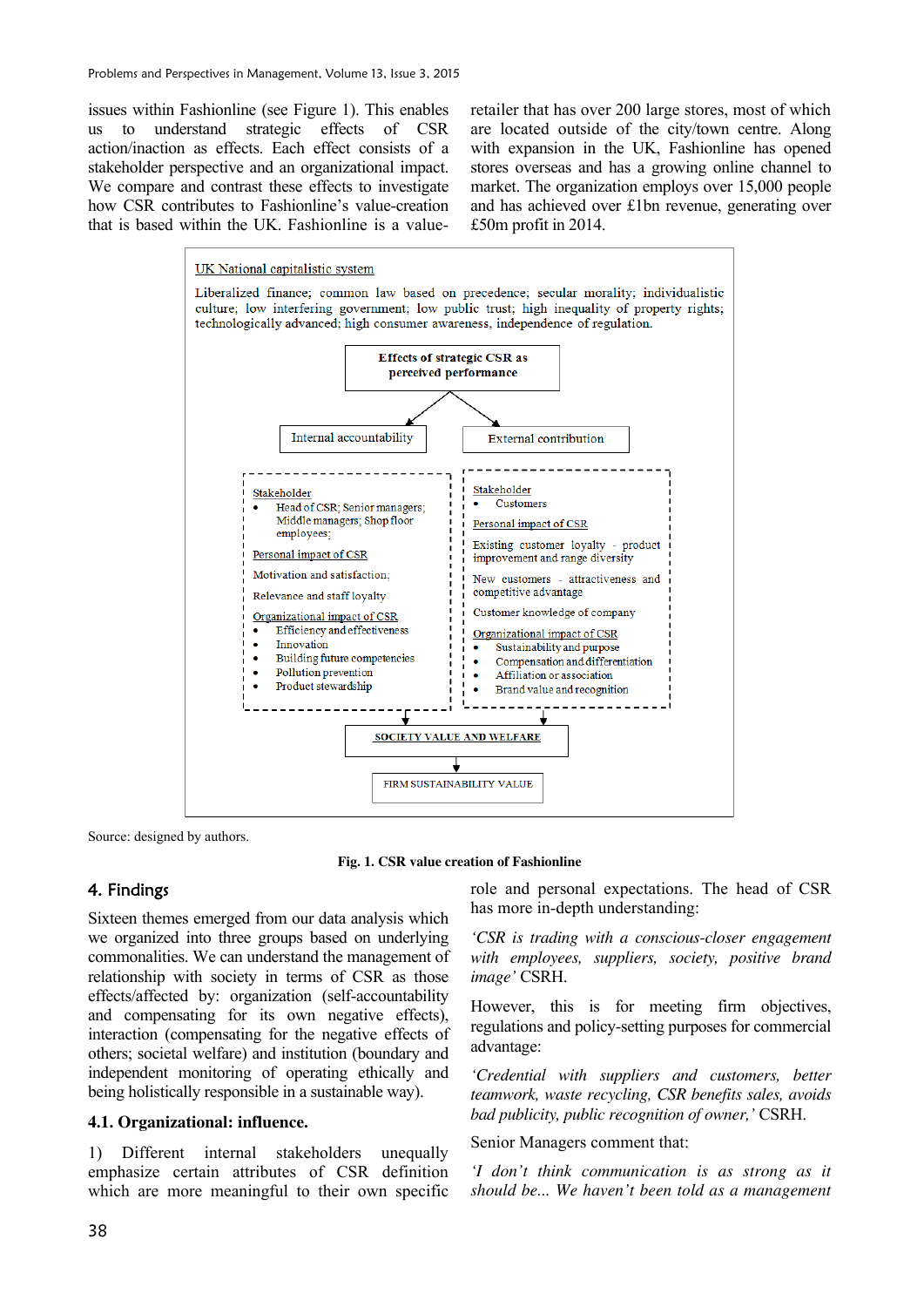*team how well we have performed......... I don't think our customers care – the reason why we want to do it is to make the company profitable and also a place where people want to shop'* SM.

Middle managers most often refer to *'customer care';* whereas, shop floor employees relate more to the *'company doing good or better'* to improve brand image and do something for society.

2) A personalized price competitive vision statement. As competitive advantage, Fashionline offers customers high-street labelled fashion at considerably discounted prices. This supports the case for economic competiveness and profitability above social or environmental goals.

*'Gives an image of providing low cost products, which can lead people to assume that CSR is neglected in exchange for keeping prices low...customers are driven by cost and value'* E. *'Just value for money really'* C.

3) Owner's values influence on CSR strategies. Fashionline has a longstanding philanthropic association with the charity NSPCC (National Society for the Prevention of Cruelty to Children) which began ten years ago due to the founding owner's own initiative:

'*I would say that the history of CSR within Fashionline predated CSR as a label, due to clear 'family values' of the founder and current owner. Ethical trading and charitable support have grown organically over many years. The owner chose the charity'* CSRH.

By 2014, Fashionline customers and employees have raised £4.5m for NSPCC since 2004. However, actual cash contribution of Fashionline itself is less and there are tax benefits to the company for 'giving'.

*'It's part of business planning..... all stores working towards NSPCC fundraising objectives'* CSRH*.* 

4) Succession planning favors 'family rights'. Fashionline has been in existence for more than twenty five years, but remains controlled and influenced by a single owner:

*'The CEO left the job and the son of the founder has become the new CEO in charge of the family business' SM*.

Most recently, the former CEO has given way to allow for a new generation family member to take up the CEO position. Will family values resist the competitive external pressure to corporatize the business with new investors for growth?

5) Employee motivation and loyalty of internal stakeholders. Fashionline's emphasis is on efficiency and productivity. This places greater pressure on employees which has impacted staff turnover to higher levels and reduced loyalty. *'A company that is not solely driven by profit'* E. *'When taking up the job the only factors considered were pay and working hours'* E.

6) Growth through new store openings. Fashionline has opened three new stores in 2013 in UK areas where the retailer previously had no presence. The group is pursuing a selective store opening strategy.

7) Product innovation with CSR attributes favors moulding of preferred suppliers. Fashionline has a majority of long standing relationships with its suppliers. Only recently has this developed into a fromal ethical policy where the company knows engages independent auditing of health and safety and of supply chain garment factories. Fashionline has signed an  $\text{According to } \mathbb{R}$  and is involved with BRAC<sup>2</sup> in Bangladesh.

*'Production process in foreign countries is commonly known to be immoral in terms of the way employees are treated however because their products are so cheap compared to competitors they have been able to sustain sales'* E.

*'I expect Fashionline to operate ethically'* C*.* 

8) A value-based competitive advantage. The CSR head believes that Fashionline's CSR strategy should not feature advertising campaigns and should not be used as a marketing tool. This view prefers firm to 'do the right thing' as their own internal social responsibility agenda.

*'We do not closely monitor our competitors CSR activities. We are not in CSR competition'* CSRH.

## *'To be perfectly frank, I don't really care what other retailers are doing'* SM.

The organization is influenced by the owner's 'family values' and a narrow vision statement as competitive advantage. Further, senior management narrowly communicates CSR within the organization and stakeholders interpret it differently. The lower level employees have less say and loyalty (Vitaliano, 2010). Rather than broadening at the top level, the owner succession plan focuses on 'selffulfilment' rather than societal welfare.

## **4.2. Interactional: engagement.**

9) External stakeholders interpret the CSR definition differently to internal stakeholders. Customers understand CSR more generally as being *'environmentally friendly'* and *'supporting charitable causes'*. However, they are unable to link CSR specifically to Fashionline's strategies.

-

<sup>1</sup> Accord on Fire and Building Safety in Bangladesh.

<sup>2</sup> http://www.brac.net/.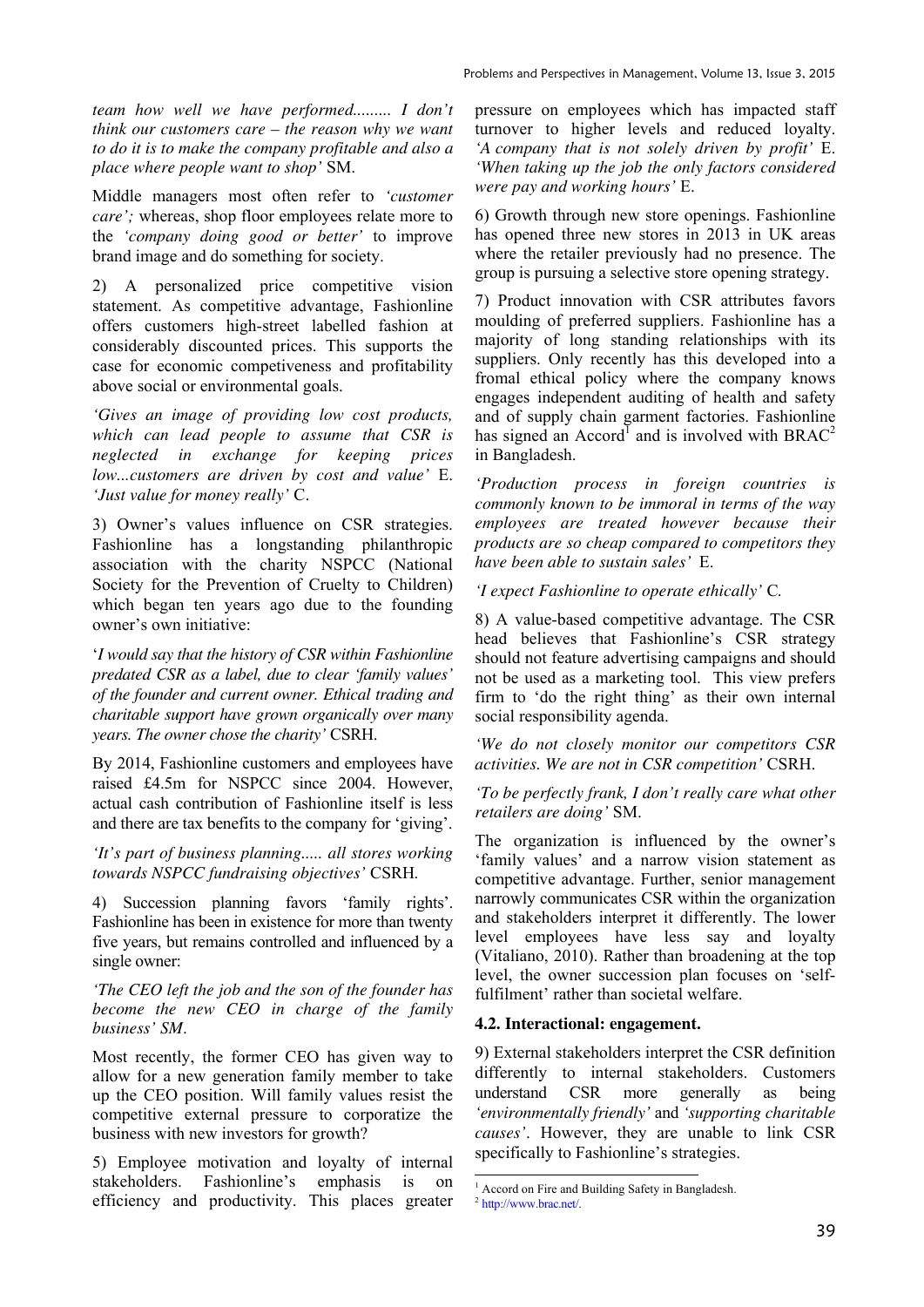Problems and Perspectives in Management, Volume 13, Issue 3, 2015

Q. Do you know they recycle? – *'Nope, I don't know. Well how are we suppose to know?'* C.

10) Non-policy forming stakeholders have broader interpretations of CSR than the policy formers themselves, whom have narrower interpretations. Shop floor employees and customers relate more to environmental and social values of CSR; whereas, senior/middle management reflect target driven shareholder values for 'economic benefit' or the owner's views as most important.

*'I don't think communication is as strong as it should be...they set targets for stores for landfill'* MM.

*'All customers are part of society – firm has a duty to operate socially responsibly'.* C.

11) Store refurbishment program. Stores have had refurbishment to improve customer appeal and this has also enhanced staff satisfaction. The typical Fashionline customer is a 30+ female who shops for the family, is fashion conscious, but less demanding of leading edge labels.

*'I work flexible part time hours. The store upgrade has made a better environment to work in than before'* E.

12) Internally perceived 'cost saving' value of CSR reflects ownership culture which is different to external stakeholders' perceived value. Internal stakeholders have a strong focus on operational efficiency such as lower productivity costs, reducing material and buying costs and the reuse and recycling initiatives as beneficial to the company exemplified by the 'hanger reuse' initiative saving the company £3.5m.

'*We are currently retaining over 50 per cent of garment hangers for reuse, reducing our usage of plastic raw materials'* CSRH.

13) Store loyalty card for 11 million customers. Fashionline operates a free to join loyalty card scheme for customers which previously was offered as paid membership. Loyalty card customers receive incentives for being repeat customers and can reap discount benefits. Employees also receive in store discounts after they have remained with the company for a period of time.

External stakeholders and low level employees relate to CSR as social and environmental factors; whereas, the senior staff/owner are focused on efficiency gains and productivity. There remains a narrow business focused engagement of CSR.

## **4.3. Institutional: power.**

14) Regulatory compliance and reporting. This has become a focus of attention. New legislations and key performance indicators (KPIs) that drive CSR initiatives are fast emerging.

*'We have both ethical work force and environmental policies'* CSRH.

*'Managers report monthly on Energy consumption targets'* SM.

15) Influence and biases of media impact stakeholders understanding of CSR priorities. Many customers and some employees refer to *'ethical behavior within the supply chain'*, but this is due more to media coverage of issues rather than a clear understanding of Fashionline's activities.

'*I am not really aware of competitors' CSR policies, but with greater transparency of information through different media outlets such as the internet, consumers have a much greater knowledge'* C*.* 

16) Impact of recession. The company started its online presence in 2008 and has also benefited from price sensitive sales during the recessionary period. The online store has grown faster and generates more revenue than the average physical store.

*'Fashionline revenue increased at the time of the recession. We entered the online market at the height of the recession and did well'* SM.

Power of the media and regulators, rather than a firm's own responsible actions, are driving changes on how a firm implements CSR. Business is complying with new legislations which have grown in UK. Strong media agendas are also impacting. Thus, businesses often associate with NGOs to demonstrate CSR. However, NGOs have single agendas which again serve their own purpose.

## 5. Contribution

Our research builds on Bondy et al. study (2012) which through interviews with 38 CSR professionals in 37 UK based MNCs found existence of institutionalized CSR within organisations (Matten and Moon, 2008) and at the national society level (Moon, 2014). We concur with Bondy et al. (2012) findings that large UK firms practice a strategic form of CSR which, instead of providing equal business and socially responsible centred outcomes (Elkington, 1997), actually turns CSR into business innovation for profit generation.

Our contribution adds that in the UK's highly oligopolistic industry structures (Khan and Kakabadse, 2014) the self-perceptions of dominant business leaders determine CSR strategies. However, agency within organizations between owners, managers and employees, along with contrasting internal/external stakeholder priorities, leads to different interpretations of the effects as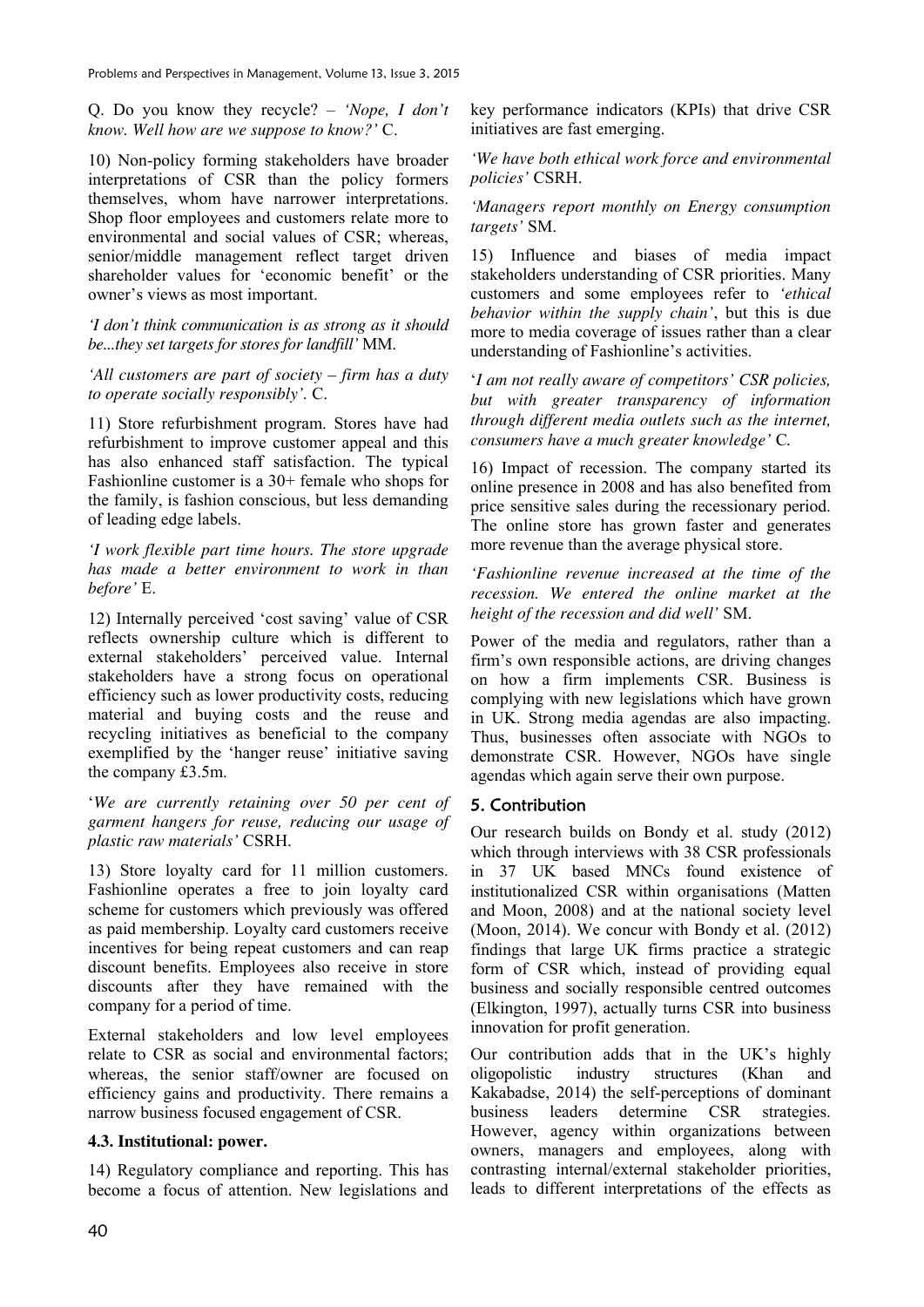CSR interactions and outcomes. In the UK, we can only properly understand CSR where organizations more openly share and engage with different stakeholder perceptions. We are able to understand the effect of the emergent themes as dominant power, influence and engagement in Figure 2 below.



Source: designed by authors.

**Fig. 2. UK CSR: How should CSR be practiced?** 

Institutional CSR in the form of British values prefers a conservative, independent form of CSR.

We perceive a gap in CSR where:

- $\bullet$  at the organizational level strategic investment and innovation decision making need to incorporate longer term and wider stakeholder views (Knyght et al*.*, 2011); and
- $\bullet$  at the institutional level the UK needs to better address the increased level of inequality by 30 per cent since the 1960s when it was the most egalitarian country (Bhattaria, 2013).

Whilst the business believes it is acting ethically responsibly and contributing to society, it is clear that holistic understanding of CSR (Moon, 2014) needs improvement. Institutional (power), organizational (influence) and interactional (engagement) factors need to align better for sustainable societal welfare and broader responsibility.

CSR is relevant to UK fashion retailers as a majority of manufacturing/supply chains extend into emerging markets. British retailers themselves have also internationalized with stores in these markets. Being a leading international marketplace makes U.K. an exemplification of best practice. its consumers informed and savvy. But, it is clear that CSR strategic prioritization is externally driven rather than embedded or emerging from internal organizational culture.

Where the institutionalization of CSR (Bondy et al., 2012) is unique to each firm (Fashionline) in each national business system (Matten and Moon, 2008) there is a need to connect the seven aspects of CSR (Moon, 2014) as practiced in U.K. and as relevance to emerging markets. Table 2 below identifies need for improving global cooperation across differing national contexts.

| Table 2. Is CSR practice in UK and relevance |  |  |  |  |
|----------------------------------------------|--|--|--|--|
| to emerging markets                          |  |  |  |  |

| <b>CSR</b>                                                                                      | Practiced<br>by Fashionline in UK                                                                               | Relevance<br>to developing countries                                                                               |
|-------------------------------------------------------------------------------------------------|-----------------------------------------------------------------------------------------------------------------|--------------------------------------------------------------------------------------------------------------------|
| Accountability (bus<br>responsibility to<br>society)                                            | Regularly practiced -<br>due to consumer and<br>stakeholder pressure.                                           | Weakly practiced - but<br>reactive to media<br>influence                                                           |
| Compensating for<br>their own negative<br>impacts                                               | Not practiced - only<br>meeting of regulatory<br>requirements                                                   | Not practiced - weak<br>regulatory environments.<br>Differentiation between<br>UK export and local<br>products.    |
| Compensating for<br>other negative<br>impacts                                                   | Not practiced -<br>underpinned by self<br>interest, role of media<br>in fashion                                 | Weakly practiced - NGO<br>pressures                                                                                |
| Contributing to<br>societal welfare                                                             | Weakly practiced -<br>charitable contribution<br>and basic employee<br>welfare                                  | Not practiced - less<br>pressure in less<br>educated societies<br>where leaders are<br>economically driven         |
| Operating their<br>business in an<br>ethically responsible<br>and sustainable way<br>(conduct). | Not practiced -<br>economic short term<br>and owners motives<br>dominant                                        | Not practiced -<br>International<br>marketplace offers buyer<br>marketplace and<br>constraints suppliers           |
| Taking broad<br>responsibility for<br>society and<br>environmental<br>factors                   | Weakly practiced -<br>environmental<br>efficiency only, self<br>monitored and industry<br>developed CSR indices | Not practiced - less<br>involvement of wider<br>stakeholders and lack of<br>transfer of best practices<br>globally |
| Managing by<br>business its<br>relationship with<br>Society                                     | Regularly practiced -<br>more as risk<br>management and NGO<br>supported making CSR<br>a political tool         | Not practiced – product<br>protectionism and<br>employee exploitation in<br>different markets<br>(producer/buyer)  |

Source: Matten (2014) applied to Fashionline by authors.

In Table 2 above, CSR in UK does have regular accountability and managing of relationship to society. However, it remains narrowly understood by Fashionline and is more regulatory and ownership driven. The Fashion industry, even in high end fashion, has yet to adopt CSR broadly and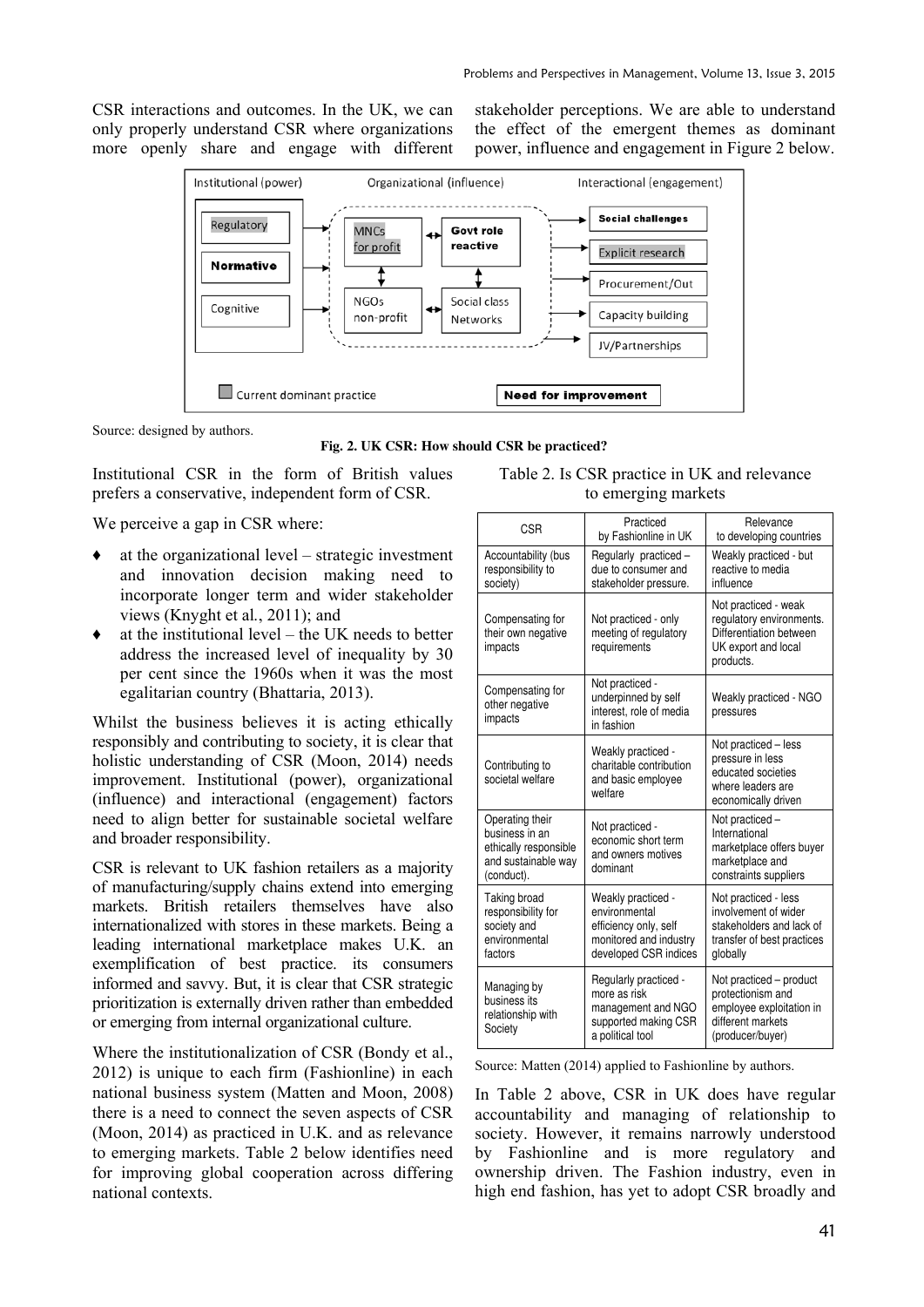there remains deliberate divides between differentiated markets. With the rise of wealth in emerging markets demand for products is growing but the social and environmental awareness/ application is not enforceable where institutional regulation is weakly supported.

# **Discussion**

Regardless of the revisions to Governance Codes such as Cadbury Code 2010, Corporate Governance Code 2014; and changes to regulatory reporting requirements such as strategic reporting introduced by  $FRC<sup>1</sup>$ , there remains a longer term pattern of egregious UK corporate scandals including Maxwell, Polly Peck, BP, Northern Rock, BBC and Barclays alongside public sector failures (NHS, Banking and River Dredging policy reforms, legislation by Parliament/House of Lords). Thus, the impact of the 2008 financial crisis (van Essen et al., 2013) represents not only a discontinuous point of capitalistic economic cyclical bust (Shularick and Taylor, 2009), but a lack of normative purpose in UK regulatory driven institutions that influence the nature of the organization and interaction.

Our case study findings reflect problems where realistically, organizations are narrowly practising the ideal broader definition of CSR (Moon, 2014). This issue emerges as a culture of CSR within Fashionline that is 'family' owner/board centric<sup>2</sup> and only topdown. The supplier selection favors Far Eastern Asian markets and is on an economic basis. In regulatory terms, this additionally conveniently outsources issues of child labor, low wages, long-working hours as nonaccountable exploitation. The organization in UK meets regulatory obligations and understands but ignores effects of tight margin competition. Organizational dual standards in different markets seem acceptable and the organization adopts a perception that external stakeholders in the UK are best risk managed through suitable scientific data justifications (CSR reports). Thereby, in the UK, independent ombudsman/committee investigations have become the enforcing voice of *'when things go wrong'* and how to prevent reoccurrence (Leveson, Saville, Stephen Lawrence, Staffordshire Trust, Hutton, Butler, Chilcot Iraq inquiries). However, in reality, this is post-event, expensive, time consuming, late and itself discontinuous outsourcing of the problem, whilst the deeper issues of CSR remain.

As a result, MNCs are currently allowed to prioritize short term financial gain within local markets based upon epistemologically justified research datasets (CSR reports suited to narrowly defined government KPIs; narrowly networked monitoring on the FTSE4Good Index). Embedded British values consciously promote individualism, independent accountability, divergent role of state, organisation and society within an apolitical manmade rule of law, which follows John Stuart Mills (1806-1873) utilitarian approach forcing a rationalisation of normative ethics within a governance system, individuals and institutions. However, this is not how an organization should practice CSR to suit the broader definition and questions (Moon, 2014) and the systemic realities of the UK marketplace are not 'purely libertarian'.

The advanced western society needs to more transparently acknowledge integral moral sentiment/normative purpose. CSR definition puts people before profits (Solomon, 1992), recognises ethics and moral virtues (Aristotle 384B.C.- 322B.C.; Smith, 1759) as core to purposeful life (Dsouli et al., 2012) and requires collaborative, shared understandings where normative CSR is based upon ontological meanings as a response to social challenges of society (Moon, 2014). Even in a secular society, people are required to swear an oath in courtroom. Therefore, in the UK there is a need to openly recognize normative purpose in decision making (Kakabadse et al., 2013), for government to proactively shape policy for business advantage and for CSR interactions to more purposefully address social challenges, not data driven targets.

Kinderman (2012) argues that CSR development is complementary and compatible to the orthodoxy of developing neo-liberal markets. However, this is underpinned by greater and broader responsibilities of the entrepreneur and the citizen's more active engagement in decision making as necessary for society to be the stakeholder of UK plcs. Further, this will only work if there is proper and purposeful institutional correlation. Our case study concludes that for the broader definition of CSR (Moon, 2014) to work in the UK, these factors require realigning through improvements fostering intellectual dialogue and better CSR engagement supported by better targeted regulations. The risk is that currently CSR in the UK through British values is forcing an isolationist individualism. CSR behavior (Cyert and March, 1963) includes broader responsibilities (Matten and Moon, 2008) which need collaboration and shared engagement that goes beyond an economic focus.

# Limitations and future research

The study is a single qualitative case study. It has more internal organizational views than external views which are only represented by consumers. The firm in this case study currently remains a large family owned business. The owner rejected an offer of sale which

<sup>&</sup>lt;sup>1</sup> Financial Reporting Council : https://www.frc.org.uk/

<sup>&</sup>lt;sup>2</sup> CSR understanding is limited to perceptions of family owner's own values or perspectives of people on currently narrowly representative boards.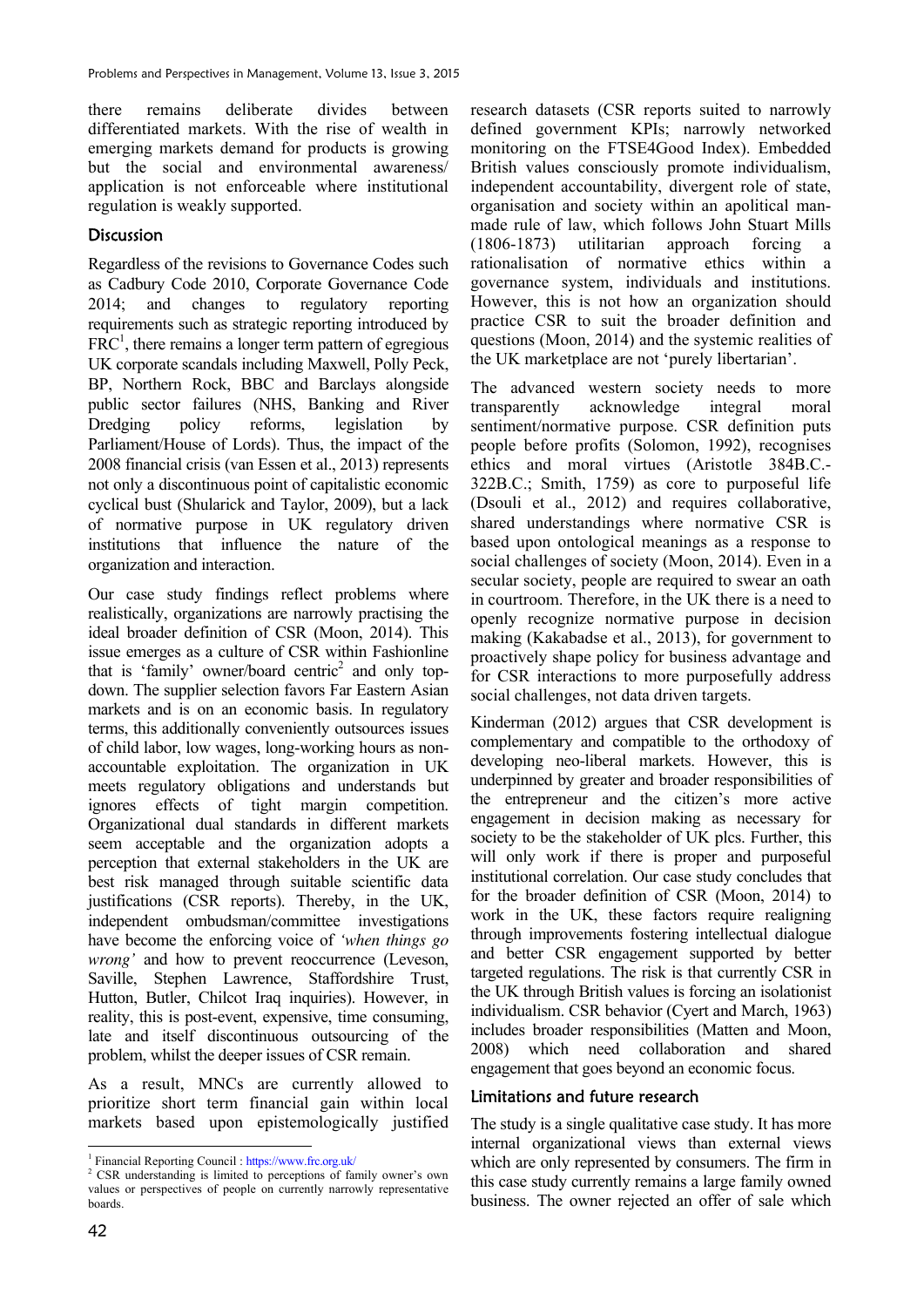would have led to corporatization – public shareholding. However, the business is expanding internationally. Our study was limited to the UK.

Future research may focus on multiple case-studies across different industries (Renaldi and Testa, 2014). There is opportunity to develop better CSR holistic measures that may inform UK policy makers. Ultimately, business leaders need to reflect on their own values and allow broader engagement in boardrooms to prioritize societal welfare which is critical in today's interconnected global societies where new markets will always form.

#### References

- 1. Adam Smith Institute (1977). Available at: http://www.adamsmith.org/.
- 2. Aguilera, R.V., C.A. Williams, J.M. Conley and D.E. Rupp (2006). Corporate governance and social responsibility: a comparative analysis of the UK and the US, *Corporate Governance: An International Review*, 14 (3), pp. 147-158.
- 3. Aguilera, R.V., D.E. Rupp, C.A. Williams and J. Ganapathi (2007). Putting the S back in corporate social responsibility: a multilevel theory of social change in organizations, *Academy of Management Review*, 32 (3), pp. 836-863.
- 4. Alexander, N. (1990). Retailers and International Markets: Motives for Expansion, *International Marketing Review*, 7 (4), pp. 75-85.
- 5. Arrigo, E. (2013). Corporate responsibility management in fast fashion companies: the Gap Inc. case, *Journal of Fashion Marketing and Management*, 17 (2), pp. 175-189.
- 6. Austen, I. (2014). Despite protests Canada approves Northern Gateway oil pipeline. Available at: http://www.nytimes.com/2014/06/18/business/energy-environment/canada-approves-northern-gateway-pipeline. html? $r=1$ .
- 7. Balarin, M. (2011). Global citizenship and marginalisation: contributions towards a political economy of global citizenship, *Globalisation, Societies and Education*, 9 (3-4), pp. 355-366.
- 8. Banerjee, S.B. (2007). *Corporate Social Responsibility: The Good, the Bad and the Ugly*, Cheltenham, UK and Northampton, MA: Edward Elgar.
- 9. Barnard, C.I. (1938). *The Functions of the Executive*, Cambridge, MA: Harvard University Press.
- 10. BBC (2014). Available at: http://www.bbc.co.uk/news/uk-politics-27827729.
- 11. Berger, P. and T. Luckmann (1967). *The Social Construction of Reality*, Garden City, NY: Doubleday.
- 12. Bhardwaj, V. & A. Fairhurst (2010). Fast fashion: response to changes in the fashion industry, *The International Review of Retail, Distribution and Consumer Research*, 20 (1), pp. 165-173.
- 13. Bhattacharya, C.B. and S. Sen (2004). Doing better at doing good: when, why, and how consumers respond to corporate social initiatives, *California Management Review*, 47, pp. 9-24.
- 14. Bhattaria, K. (2013). *The tax system is making the UK more unequal*, presentation at the Royal Economic Society annual conference. Available at: http://www.res.org.uk/view/2013ConfMedia12of8.html.
- 15. Birtwistle, G. & L. Shearer (2001). Consumer perception of five UK fashion retailers, *Journal of Fashion Marketing and Management*, 5 (1), pp. 9-18.
- 16. Bondy, K. and K. Starkey (2014). 'The dilemmas of internationalization: corporate social responsibility in the multinational corporation', *British Journal of Management*, 25 (1), pp. 4-22.
- 17. Bondy, K., J. Moon and D. Matten (2012). 'An institution of corporate social responsibility (CSR) in multinational corporations (MNCs): form and implications', *Journal of Business Ethics*, 111 (2), pp. 281-299.
- 18. Bowen, H. (1953). *Social Responsibilities of the Businessman*. New York, NY: Harper & Row.
- 19. Birtwistle, G., N. Siddhiqui and S.S. Fiorito (2003). 'Quick response: perceptions of UK fashion retailers', *Journal of Retail and Distribution Management*, 31 (2), pp. 118-128.
- 20. Buckel, T. and F. Thiesse (2014). 'Paving the way to a productive RFID system: a novel action research based study from fashion retail', in *System Sciences (HICSS), 2014, 47th Hawaii International Conference on IEEE*, pp. 4680-4689.
- 21. Burt, S., L. Sparks and C. Teller (2010). 'Retailing in the U.K.: a synopsis', *European Retail Research*, 24 (1), pp. 173-194.
- 22. Campbell, D., G. Moore and M. Metzger (2002). 'Corporate philanthropy in the UK 1985-2000: some empirical findings', *Journal of Business Ethics*, 39 (1/2), pp. 29-41.
- 23. Capriotti, P. and A. Moreno (2009). 'Communicating CSR, citizenship and sustainability on the web', *Journal of Communication Management*, 13 (2), pp. 157-175.
- 24. Carroll, A.B. (1979). 'A three-dimensional conceptual model of corporate performance', *Academy of Management Review*, 4 (4), pp. 497-505.
- 25. Carroll, A.B. (1991). 'The pyramid of corporate social responsibility: toward the moral management of organisational stakeholders', *Business Horizons*, 34, pp. 39-48.
- 26. Carroll, A.B. (1999). 'Corporate social responsibility evolution of a definitional construct', *Business & Society*, 38 (3), pp. 268-295.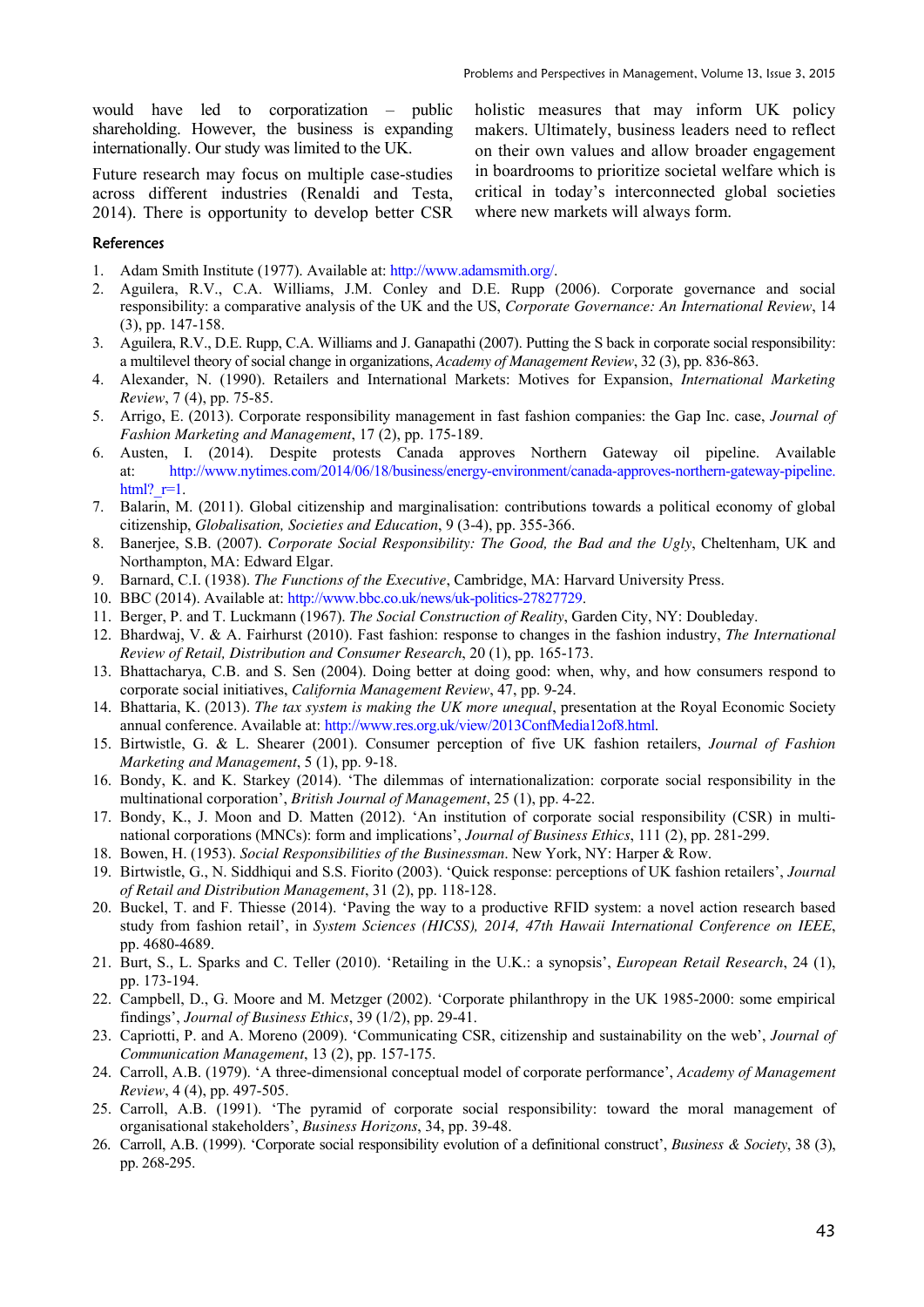- 27. Carroll, A.B., K.J. Lipartito, J.E. Post, P.H. Werhane, K.E. Goodpaster and W.C. Frederick (2013). 'The CSR needle in the CR haystack', Corporate Responsibility: The American Experience. New York: Cambridge University Press, available at: http://www.williamcfrederick.com/articles%20archive/GoodpasterReview.pdf.
- 28. Centre for Policy Studies (1974). Available at: http://www.cps.org.uk/.
- 29. Coase, R.H. (1937). 'The nature of the firm', *Economica* (London School of Economics) New Series, 4 (16), pp. 386-405.
- 30. Coase, R.H. (1991). 'The nature of the firm, origin, meaning and influence', in O. Williamson and S. Winter (eds), *The Nature of the Firm, Origins, Evolutions and Development*, New York, NY: Oxford University Press, pp. 34-74.
- 31. Cooper, M.J., H. Gulen and P.R. Rau (2013). 'Performance for pay? The relation between CEO incentive compensation and future stock price performance', available at: http://ssrn.com/abstract=1572085 or http://dx.doi.org/10.2139/ssrn.1572085.
- 32. Cowling, D. (2014). 'Should Scotland be an independent country? Scottish Referendum poll tracker', available at: http://www.bbc.co.uk/news/events/scotland-decides/poll-tracker.
- 33. Crane, A., D. Matten and L.J. Spence (2008). 'Corporate social responsibility: in global context', *Corporate Social Responsibility: Readings and Cases in Global Context*, pp. 3-20, Oxford Routledge.
- 34. Cyert, R.M. and J.G. March (1963). *A Behavioural Theory of the Firm*, Englewood Cliffs, NJ: Prentice Hall.
- 35. Dach, L. and K. Allmendinger (2014). 'Sustainability in corporate communications and its influence on consumer awareness and perceptions: a study of H&M and Primark', *Procedia-Social and Behavioral Sciences*, 130, pp. 409-418.
- 36. Dahlsrud, A. (2008). 'How corporate social responsibility is defined: an analysis of 37 definitions', *Corporate Social Responsibility and Environmental Management*, 15 (1), pp. 1-13.
- 37. Davis, K. (1967). Understanding the Social Responsibility Puzzle, *Business Horizons*, 10 (4), pp. 45-51.
- 38. Davis, K. (1973). 'The case for and against business assumption of social responsibilities', *Academy of Management Journal*, 16, pp. 312-322.
- 39. Drucker, P. (1972). *The Concept of the Corporation*, New York, NY: The John Day Company.
- 40. Drucker, P.F. (1984). 'The new meaning of corporate social responsibility', *California Management Review*, XXVI (Winter), pp. 53-63.
- 41. Dsouli, O., N. Khan & N. K. Kakabadse, (2012). Spiritual capital: The co-evolution of an ethical framework based on Abrahamic religious values in the Islamic tradition, *Journal of Management Development*, 31 (10), pp. 1058-1076.
- 42. Edelman (2013). Global Annual Trust Barometer, available at: http://www.edelman.com/insights/intellectualproperty/trust-2013/.
- 43. Elkington, J. (1997). *Cannibals with Forks, the Triple Bottom Line of 21st Century Business*, Oxford: Capstone.
- 44. Fabian Society (1884). Available at: http://www.fabians.org.uk/.
- 45. Fernie, J. & P. Perry (2011). The international fashion retail supply chain, in *Fallstudien zum Internationalen Management*, (pp. 271-290). Gabler Verlag.
- 46. Frankental, P. (2001). 'Corporate Social Responsibility a PR invention?', *Corporate Communication: An International Journal*, 6 (1), pp. 18-23.
- 47. Freeman, R.E. (2010). *Strategic Management: A Stakeholder Approach*, New York, NY: Cambridge University Press.
- 48. Friedman, M. (1962). *Capitalism and Freedom*, Chicago, IL: University of Chicago Press.
- 49. Friedman, M. (1970). 'The social responsibility of business is to increase its profits', New York Times Magazine, 13 September.
- 50. Garriga, E. and D. Melé (2004). 'Corporate social responsibility theories: mapping the territory', *Journal of Business Ethics*, 53 (1-2), pp. 51-71.
- 51. Goodpaster, K.E. (1991). 'Business ethics and stakeholder analysis', *Business Ethics Quarterly*, 1 (1), pp. 53-73.
- 52. Hall, P. and D. Soskice (2001). 'Introduction', in *Varieties of Capitalism*, New York, NY: Oxford University Press.
- 53. Heidegger, M. (1927). *Sein und Zeit* (*Being and Time*, translated into English by Macquarrie, J. and E. Robinson (1962), New York, NY: Harper and Row).
- 54. Hill, N. (2011). ''Global corporate giving strong'', available at: www.philanthropyuk.org/news/2011-12-08/impacteconomic-downturn- examined-us-report-global- corporate-giving.
- 55. HM Treasury and D. Gauke (2010). 'Corporate Tax Road Map: delivering a more competitive system', available at: https://www.gov.uk/government/publications/the-corporation-tax-road-map, accessed 21 June 2014.
- 56. Hoffman, W. (2007). 'Logistics get trendy', *Traffic World*, 271 (5), p. 15.
- 57. Institute of Economic Affairs (1955). Available at: http://www.iea.org.uk/.
- 58. Jefferys, J.B. (1954). *Retail Trading in Britain 1850-1950*. Cambridge: Cambridge University Press.
- 59. Jones, P., D. Comfort and D. Hiller (2005). 'Corporate Social Responsibility and the U.K'.s top ten retailers', *International Journal of Retail and Distribution Management*, 33 (12), pp. 882-892.
- 60. Kakabadse, A. and N. Kakabadse (eds) (2007). *CSR in Practice: Delving Deep*, Basingstoke: Palgrave Macmillan.
- 61. Kakabadse, A.P. and N. Kakabadse (2001). *Geopolitics of Governance*, Palgrave Macmillan, Basingstoke.
- 62. Kakabadse, N.K., C. Rozuel and L. Lee-Davies (2005). 'Corporate social responsibility and stakeholder approach: a conceptual review', *International Journal of Business Governance and Ethics*, 1 (4), pp. 277-302.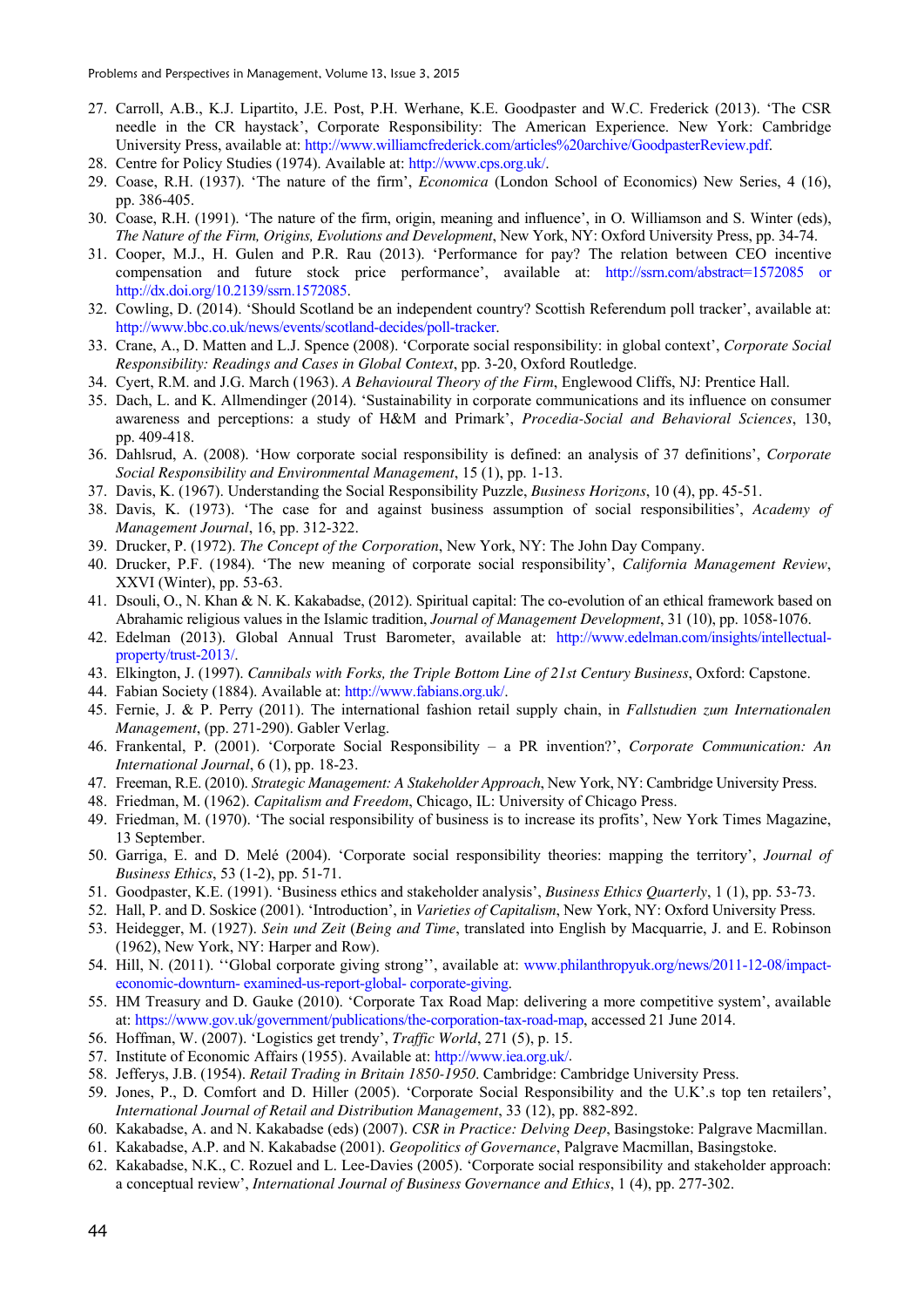- 63. Kakabadse, N.K., A.P. Kakabadse and L. Lee-Davies (2009). 'CSR leaders road-map', *Corporate Governance*, 9 (1), pp. 50-57.
- 64. Kakabadse, N.K., A. Kakabadse, A. Kouzmin and Y. Pesqueux (2013). 'Rethinking the ontology of the shareholder model of the corporation', *Society and Business Review*, 8 (1), pp. 55-70.
- 65. Kakabadse, A.P. and L. Van den Berghe (2013). *How to Make Boards Work*, Basingstoke: Palgrave Macmillan.
- 66. Keats, D. (2000). *Interviewing: A Practical Guide for Students and Professionals*, Buckingham: Open University Press.
- 67. Keynes, J.M. (1936). *The General Theory of Employment, Interest and Money*, London: Macmillan.
- 68. Khan, N. and N.K. Kakabadse (2014). 'CSR: the co-evolution of grocery multiples in the UK (2005-2010)', *Social Responsibility Journal*, 10 (1), pp. 137-160.
- 69. Kinderman, D. (2012). 'Free us up so we can be responsible! The co-evolution of corporate and neo-liberalism in the UK, 1977-2010', *Socio-Economic Review,* 10, pp. 29-53.
- 70. Knyght, R., N. Kakabadse and A.P. Kakabadse (2011). 'When rules and principles are not enough: insiders views and narratives on the global financial crises', *Journal of Change Management*, 11 (1), pp. 45-67.
- 71. Lillya, D. (2012). 'The guide to UK company giving  $(8<sup>th</sup>$  edition)', Directory of Social Change, available at: http://www.dsc.org.uk/Publications/Fundraisingsources/@2727.
- 72. Lincoln, Y. and E. Guba (1985). *Naturalistic Inquiry*, Beverly Hills, CA: Sage.
- 73. Lorange, M.P., & M.J. Rembiszewski (2014). *From Great to Gone: Why FMCG Companies are Losing the Race for Customers*. Gower Publishing, Ltd.
- 74. Lyon, T.P. & Maxwell, J.W. (2008). Corporate social responsibility and the environment: A theoretical perspective, *Review of environmental economics and policy*, 2 (2), pp. 240-260.
- 75. Marshall, T.H (1965). *Class, citizenship and social development*, New York: Anchor Books.
- 76. Matten, D. and J. Moon (2004). 'Corporate social responsibility education in Europe', *Journal of Business Ethics*, 54 (4), pp. 323-337.
- 77. Matten, D. & Crane, A. (2005). Corporate citizenship: Toward an extended theoretical conceptualization, *Academy of Management review*, 30 (1), pp. 166-179.
- 78. Matten, D. and J. Moon (2008). '"Implicit" and "explicit" CSR: a conceptual framework for a comparative understanding of corporate social responsibility', *Academy of Management Review*, 33 (2), pp. 404-424.
- 79. Matten, D. & Moon, J. (2013). *Corporate Citizenship: Introducing Business as an Actor in Political Governance*. *Corporate Citizenship*. The International Library of Critical Writings on Business and Management, Dirk Matten & Jeremy Moon, eds., Edward Elgar.
- 80. McColl, J. & C. Moore, (2011). An exploration of fashion retailer own brand strategies, *Journal of Fashion Marketing and Management*, 15 (1), pp. 91-107.
- 81. McKelvey, B. (1997). 'Quasi-natural organisational science', *Organisational Science*, 8 (4), pp. 352-380.
- 82. McWilliams, A. and D. Siegel (2001). 'Corporate social responsibility: a theory of the firm perspective', *Academy of Management Review*, 26 (1), pp. 117-127.
- 83. Meynhardt, T. (2012). 'Public value turning a conceptual framework into a scorecard' Paper submitted for Conference in Minneapolis Sept 20-22nd 2012. Available at: http://www.leadership.umn.edu/documents/Meynhardt8.9.12.pdf.
- 84. Moon, J. (2014). 'Corporate social responsibility: a very short introduction' (forthcoming).
- 85. Mont-Perelin Society (1947). Available at: https://www.montpelerin.org/montpelerin/home.html.
- 86. Mostovicz, E.I. & Kakabadse, N.K. (2011). Between trust and CSR: the role of leadership, in *Theory and practice of corporate social responsibility*, Springer Berlin Heidelberg, pp. 159-178.
- 87. Murphy, C. (2011). 'Companies report increased 2010 contributions, but show divergent paths since the economic downturn in 2007: CECP releases Giving in Numbers 2011, a robust analysis of corporate giving trends. Committee Encouraging Corporate Philanthropy (CECP), available at: http://cecp.co/, accessed 15th December 2012.
- 88. Nutzinger, H. (1976). 'The firm as a social institution: the failure of the contractarian view point', *Economic Analysis and Workers Management*, 10 (3-4), pp. 217-236.
- 89. O'Riordan, L. and J. Fairbrass (2008). 'Corporate social responsibility (CSR): models and theories in stakeholder dialogue', *Journal of Business Ethics*, 83 (4), pp. 745-758.
- 90. Patton, M.Q. (2005). *Qualitative research*. John Wiley & Sons, Ltd.
- 91. Pedersen, E.R. (2010). 'Modelling CSR: how managers understand the responsibilities of business towards society', *Journal of Business Ethics*, 91 (2), pp. 155-166.
- 92. Pérez-Díaz, V. (1998). 'Putting citizens first', ASP Research Paper 22(b).
- 93. Perry, P. and N. Towers (2013). 'Conceptual framework development: CSR implementation in fashion supply chains', *International Journal of Physical Distribution & Logistics Management*, 43 (5-6), pp. 5-6.
- 94. Plunkett, J., A., Hurrell, M., Whittaker (2014). The State of Living Standards. Resolution Foundation Report, available at: http://www.resolutionfoundation.org/publications/?page=2.
- 95. Political Info (2014). 'General election turnout 1945-2010', available at: http://www.ukpolitical.info/Turnout45.htm
- 96. Porter, M.E. (2009). *Why Do Good Companies Set Bad Strategies*? Wharton's SEI Centre Distinguished Lectures Series. Wharton Business School: Emerald Group Publishing.
- 97. Portney, P.R. (2008). The (not so) new corporate social responsibility: An empirical perspective, *Review of environmental economics and policy*, 2 (2), pp. 261-275.